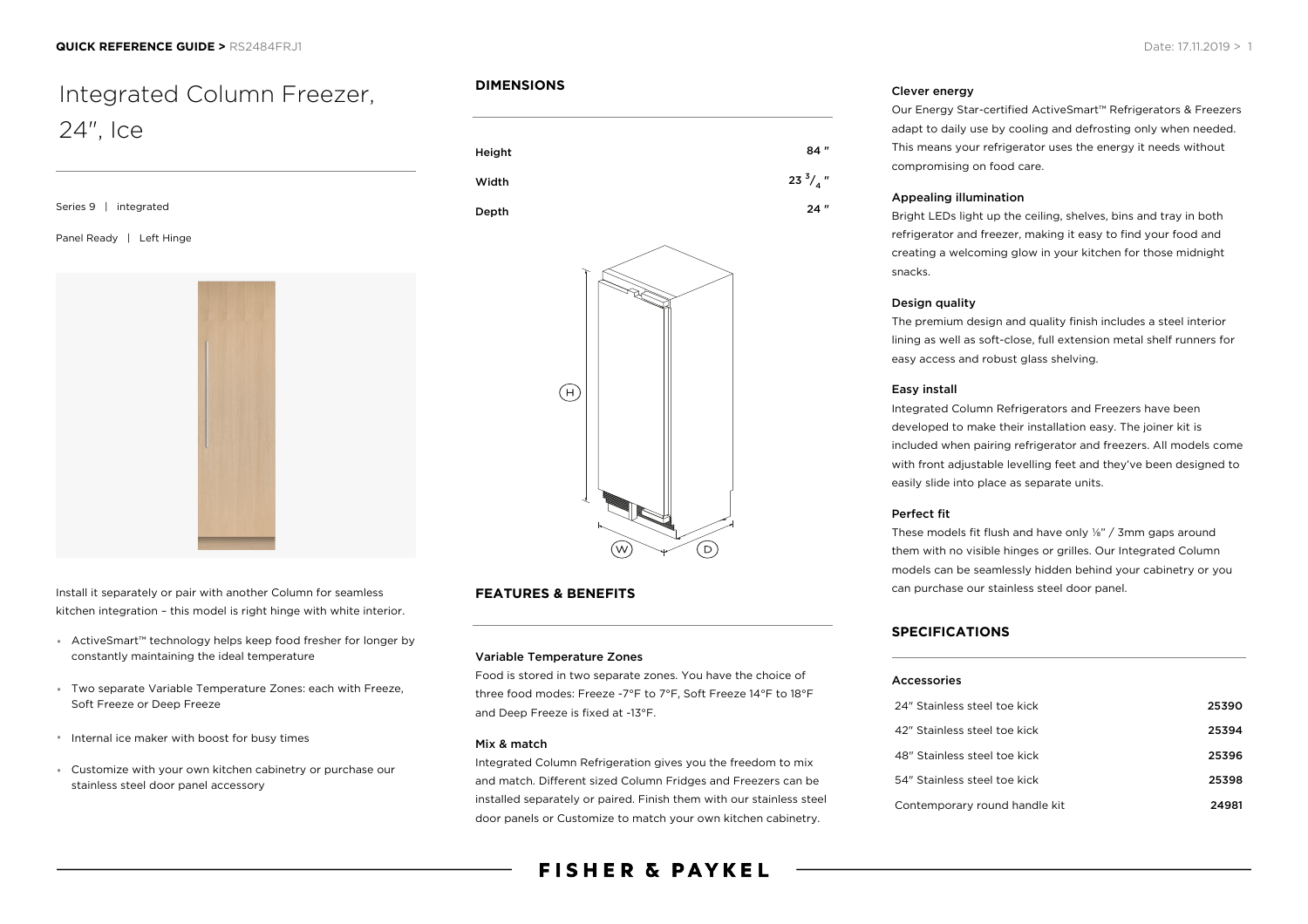#### **QUICK REFERENCE GUIDE >** RS2484FRJ1 Date: 17.11.2019 > 2

| Contemporary square handle     | 24979            |
|--------------------------------|------------------|
| Joiner kit                     | 24985            |
| Professional Round Handle Kit  | 24980            |
| Professional Square Handle Kit | 24982            |
| Stainless steel door panel     | 24970            |
| Capacity                       |                  |
| Total                          | 11.9cu ft        |
| Consumption                    |                  |
| Energy Star rating             | Yes              |
| Energy star certified          | Yes              |
| Supply frequency               | 60Hz             |
| Supply voltage                 | 115 <sub>V</sub> |
| <b>Freezer features</b>        |                  |
| Automatic ice maker            |                  |
| Bottle chill                   |                  |
| Door alarm                     |                  |
| Fast freeze                    |                  |
| Freezer bins                   | 4                |
| Frost free freezer             |                  |
| Ice Boost                      |                  |
| LED bin lighting               |                  |
| LED ceiling lighting           |                  |
| LED side lighting              |                  |
| SmartTouch interface at        |                  |
| Performance                    |                  |
| ActiveSmart™ Foodcare          |                  |

| ActiveSmart™ technology        |                           |
|--------------------------------|---------------------------|
| Adaptive defrost               |                           |
| Dual evaporator                |                           |
| Frost free freezer             |                           |
| Inverter controlled compressor |                           |
| Sabbath mode                   |                           |
| Variable food modes            | Soft freeze; Freeze; Deep |
| Variable temperature zone      | 7                         |

#### Power requirements

| Rated current    | 10 A  |
|------------------|-------|
| Supply frequency | 60Hz  |
| Supply voltage   | 115 V |

#### Product dimensions

| Depth                                                   | 24"                |
|---------------------------------------------------------|--------------------|
| Depth (less door)                                       | 24"                |
| Height                                                  | 84"                |
| Minimum inside width of                                 | 24"                |
| Minimum internal depth of                               | 25"                |
| Minimum internal height of                              | 84" "              |
| Width                                                   | 23 $\frac{3}{4}$ " |
| <b>Refrigerator features</b><br>Adjustable door shelves |                    |
| Adjustable glass cantilevered                           | 4<br>3             |
| Warranty                                                |                    |
| Parts and labor                                         | 2 years            |

# Weights and measures Packaged weight **275lbs** Unpackaged weight 258lbs SKU 24963

The product dimensions and specifications in this page apply to the specific product and model. Under our policy of continuous improvement, these dimensions and specifications may change at any time. You should therefore check with Fisher & Paykel's Customer Care Centre to ensure this page correctly describes the model currently available. © Fisher & Paykel Appliances Ltd 2019.

## **FISHER & PAYKEL**